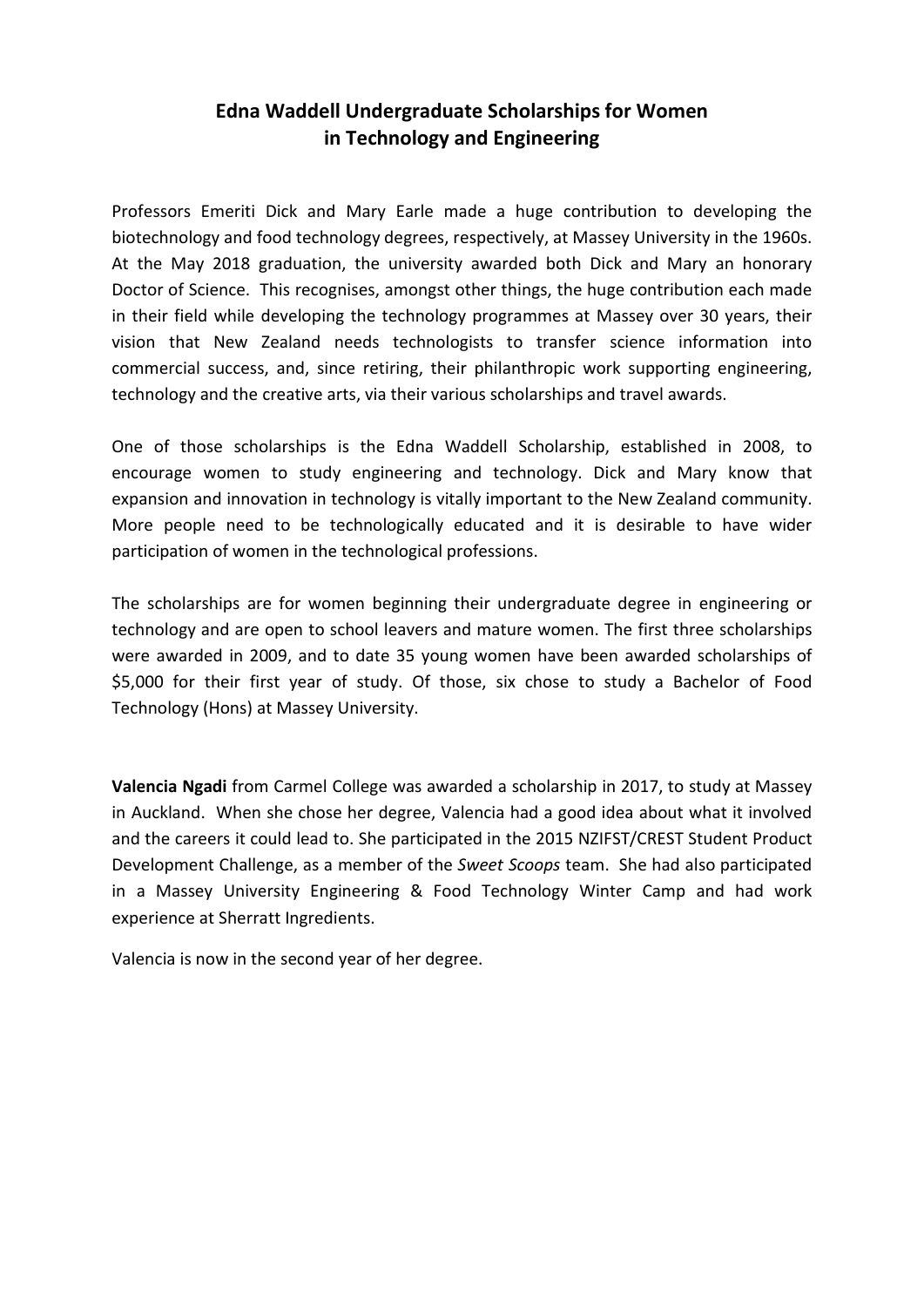



Vidya Vijayakumar

Valencia (second from left) at the 2017 Challenge judging

Vidya Vijayakumar from Taihape Area School was awarded a scholarship in 2016 to study at Massey in Palmerston North. She's now in the third year of her degree, and looking forward to making a real difference in New Zealand's food industry.

Ashleigh Weir, from New Plymouth Girls High, received a scholarship in 2015. She's doing her BFoodTech (Hons) programme at Massey Palmerston North. Now in the fourth and final year of her degree, Ashleigh made the decision to change majors from Product Development to Process Engineering. She says "The focus on engineering concepts, as well as the chance to design a food factory as part of the group year-long project, were some of the deciding factors for changing my major, and, although it is challenging, I am grateful that I made the change". For her fourth-year individual project, Ashleigh is investigating the rheological characteristics of meat extract at a range of concentrations and temperatures.

Morgan Christy-Jones, from Wellington High School, was awarded a scholarship in 2013, and completed her degree in 2016. Morgan did the 2010 NZIFST/CREST Student Product Development Challenge and was a member of the C-Monster team, which won the Lower North Island Challenge. She went on to do a Gold CREST project, mentored by Steve Flint from Massey.

Morgan reports: "Studying food technology opened my eyes to the complex world of applying science to real world problems. A highlight of my studies was my honours project, looking how to better utilize low grade ginger in Fiji, which broadened my knowledge of international trade, and gave me the opportunity to spend a week in Suva speaking to a variety of food processors in Fiji.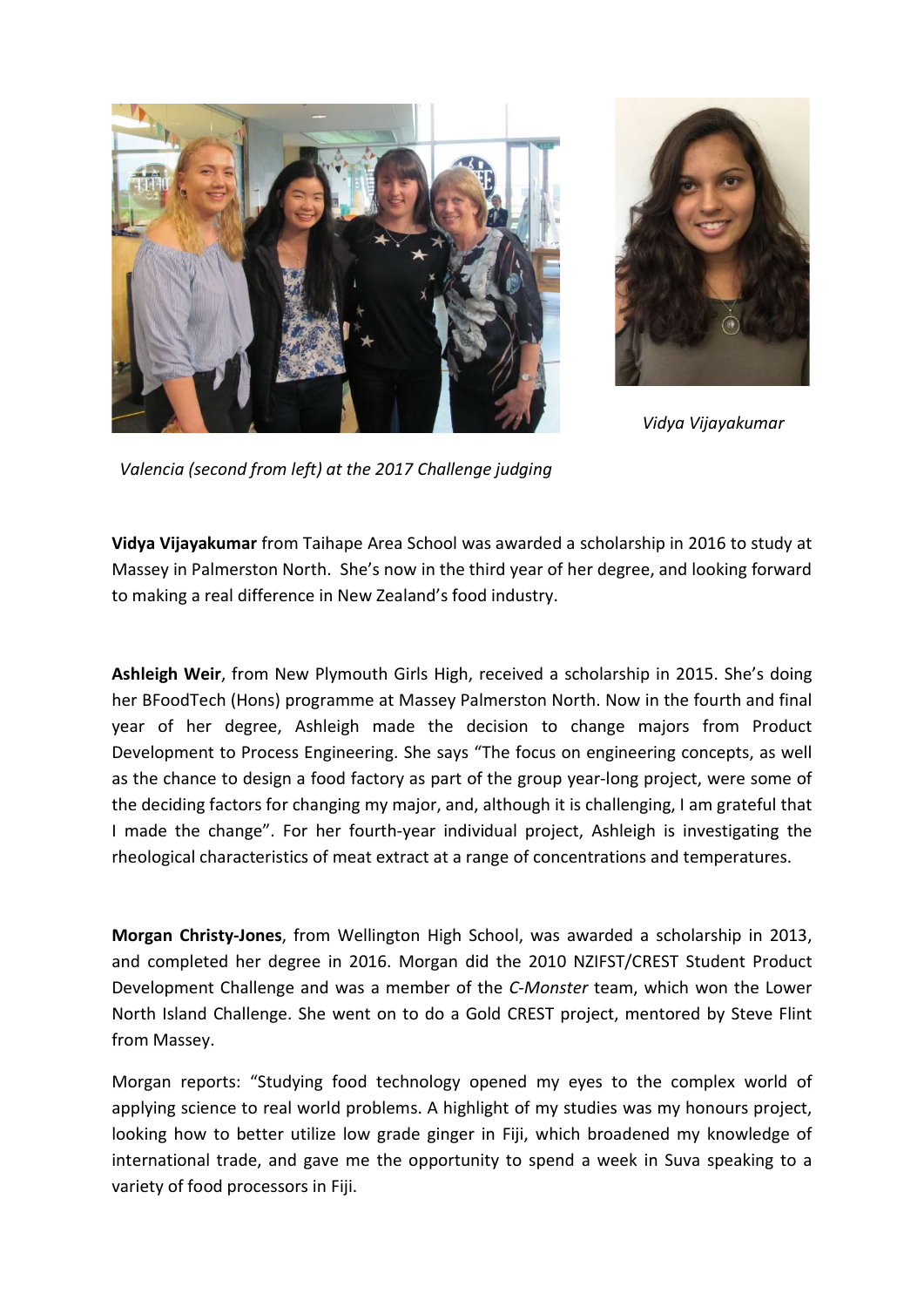After graduating I was accepted into the Fonterra graduate program, getting to work at a variety of Fonterra sites across the North and South Islands. Through this I completed my Masters of Dairy Science and Technology. I'm now working on helping to deliver and commission a new plant, worth \$150 million, and aiming to bring New Zealand dairy into new and innovative products in overseas markets."



Morgan Christy-Jones **Kimberly Gregg** 



Kimberly Gregg, from Botany Downs Secondary College, received a scholarship in 2012 and completed her degree in 2016. She is now working at Sanitarium Health Food Company in the Product Development team.

Kimberly says: "Food technology is not the easiest of fields. It can be discouraging when you have to study subjects such as chemistry, microbiology and mathematics, yet your peers think you're studying to be a chef. However, what I've learnt since starting work is that the wide range of disciplines we have to learn as Food Technologists eventuate into a career that is full of variety. Every day comes with a different challenge. I have no regrets pursuing a career in technology and can see myself in this industry for many years to come. I would strongly encourage others to jump on board as well and make a mark on the New Zealand Food Industry."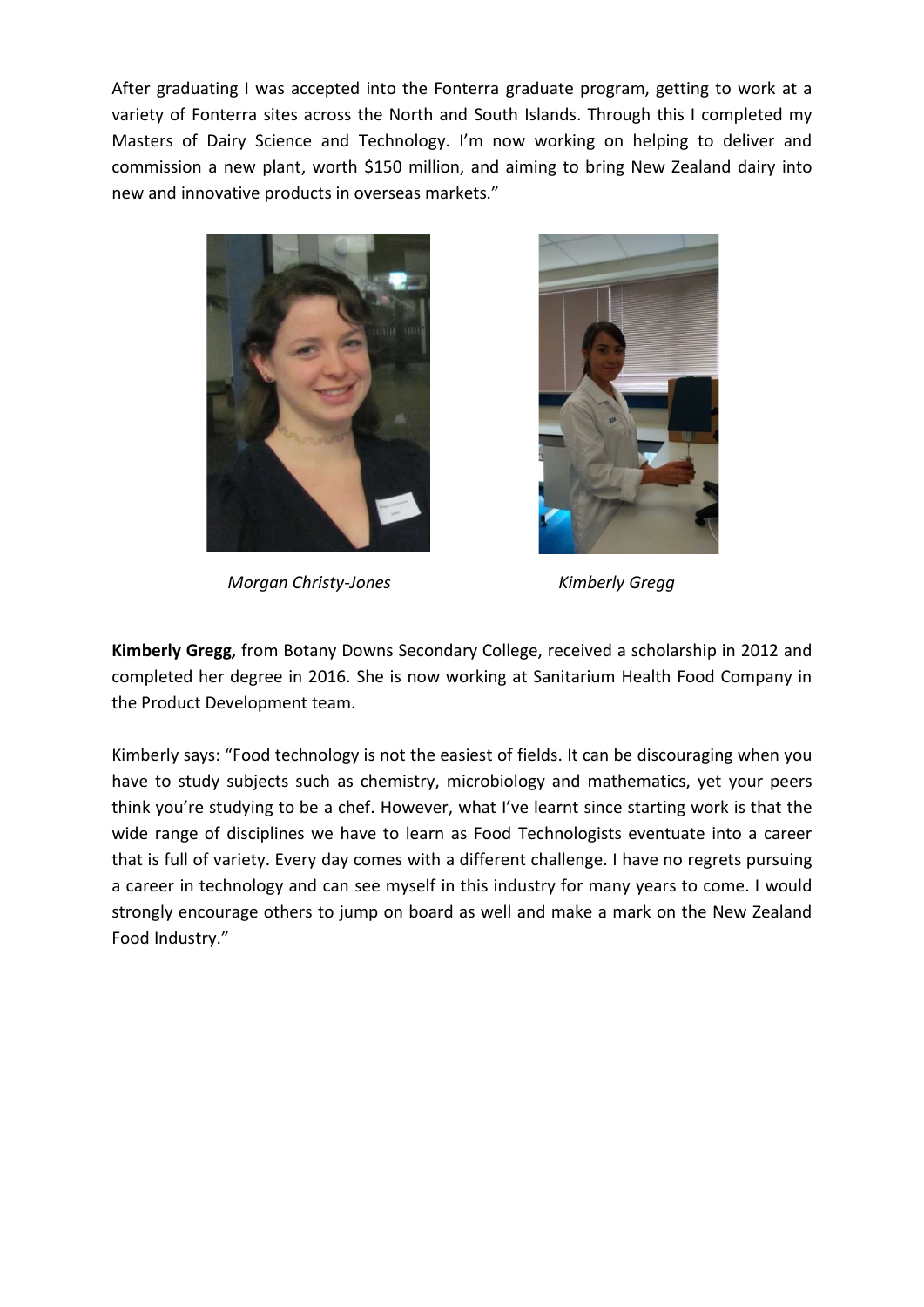Hannah Hayes (nee Easton), from Palmerston North Girls High, was awarded a scholarship to commence study in 2011. Hannah was a member of the Lactose up Close team from the school which entered the 2010 NZIFST/CREST Student Product Development Challenge. Hannah completed her degree in 2014, and is now working as an Account Manager in Industrial Sales at Davis Food Ingredients in Auckland. In this position, Hannah works directly with food manufacturers – sourcing new ingredients, assisting with their quality requirements, and providing technical support. She particularly enjoys the fast pace and helping customers with their new product development.



Emeritus Professor Janis Swan from Waikato University, herself a Massey Technology graduate, is the current convenor of the Edna Waddell selection panel. Janis says that scholars are selected not only on their academic ability, but also on their commitment to their intended field of study, past participation in extra-curricular science/technology events (e.g. Science Fairs, CREST, experience of the profession by visits and placements in companies), and their contribution / participation / leadership in their community and/or school.

## Eligibility:

Applicants will be New Zealand citizens or permanent residents with at least three years proven residence in New Zealand.

The scholarships are for students enrolling in four year professional engineering programmes or food technology programmes.

Applicants can either currently be at secondary school gaining the entry qualifications for their chosen degree or can be women who completed their schooling several years ago, and now wish to study engineering or food technology at university.

## Value and number awarded:

The value for each scholarship is maximum \$5,000. Up to five scholarships are available for study commencing in 2019.

## Closing date:

1 September 2018

For more information, application guidelines and to apply on-line, refer: http://www.universitiesnz.ac.nz/scholarships/ednawaddell

Here is a complete list of past recipients: